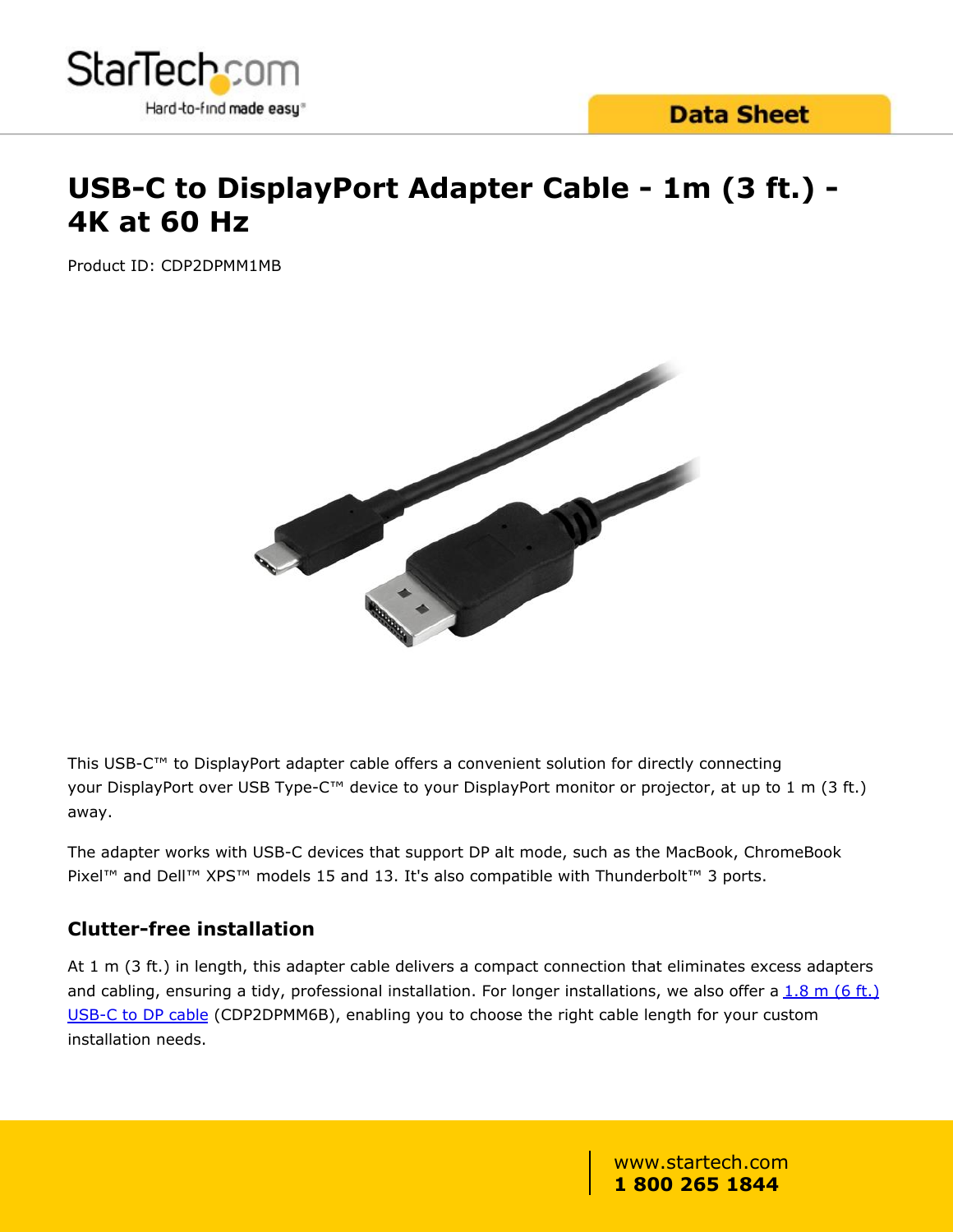

## **Data Sheet**

### **Hassle-free connection with USB Type-C**

The adapter cable is easy to connect, through the versatility and convenience of the USB Type-C port on your device. USB-C is a reversible connector, so it doesn't matter which way you plug it in, the adapter will always connect, saving you the frustration of trying to insert it correctly when you're docking your computer to your workstation or office hot desk.

### **Astonishing picture quality**

At four times the resolution of high-definition 1080p, you'll be amazed at the picture quality of a 4K monitor or television. This adapter cable lets you harness the video capabilities that are built into your USB Type-C connection, to deliver the astonishing quality of Ultra HD to your 4K display.

Plus, the adapter is backward compatible with 1080p displays, which makes it a great accessory for home, office or other work environments.

The CDP2DPMM1MB is backed by a 2-year StarTech.com warranty and free lifetime technical support.

Note:

Your USB-C equipped device must support video (DP alt mode) to work with this adapter.

www.startech.com **1 800 265 1844**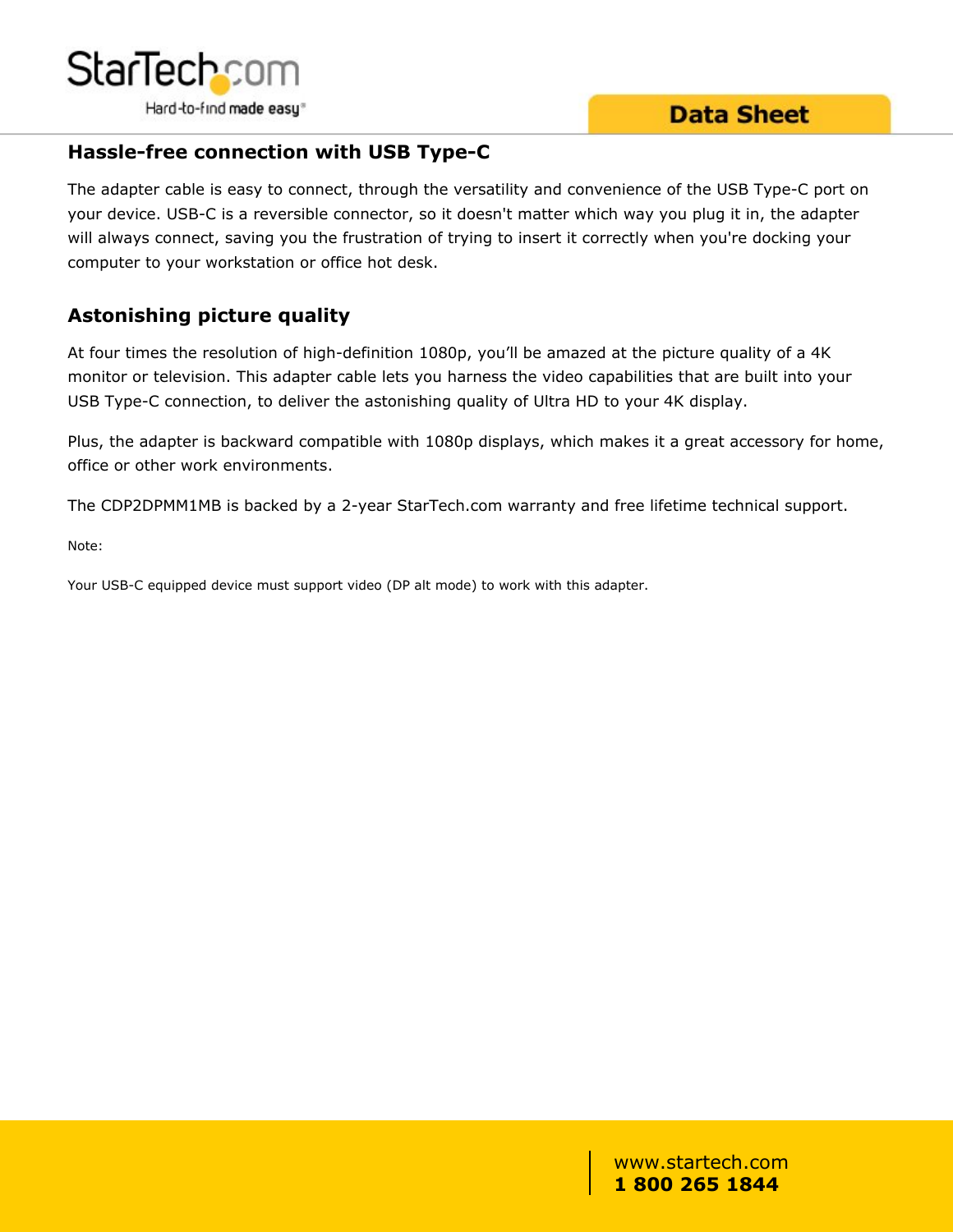

# **Data Sheet**

#### **Certifications, Reports and Compatibility**









#### **Applications**

- Connect a USB Type-C computer to a DisplayPort projector or display in your classroom, auditorium or boardroom
- Install at your home work station or office hot desk to make your USB-C computer compatible with your DisplayPort display

#### **Features**

- Reduce clutter with a compact  $1 \text{ m}$  (3 ft.) adapter cable
- Hassle-free connection with the reversible USB-C connector
- Astonishing video quality with support for video resolutions up to 4K at 60 Hz
- Plug-and-play installation
- No power adapter required
- Thunderbolt 3 port compatible
- 7.1 audio support

#### www.startech.com **1 800 265 1844**